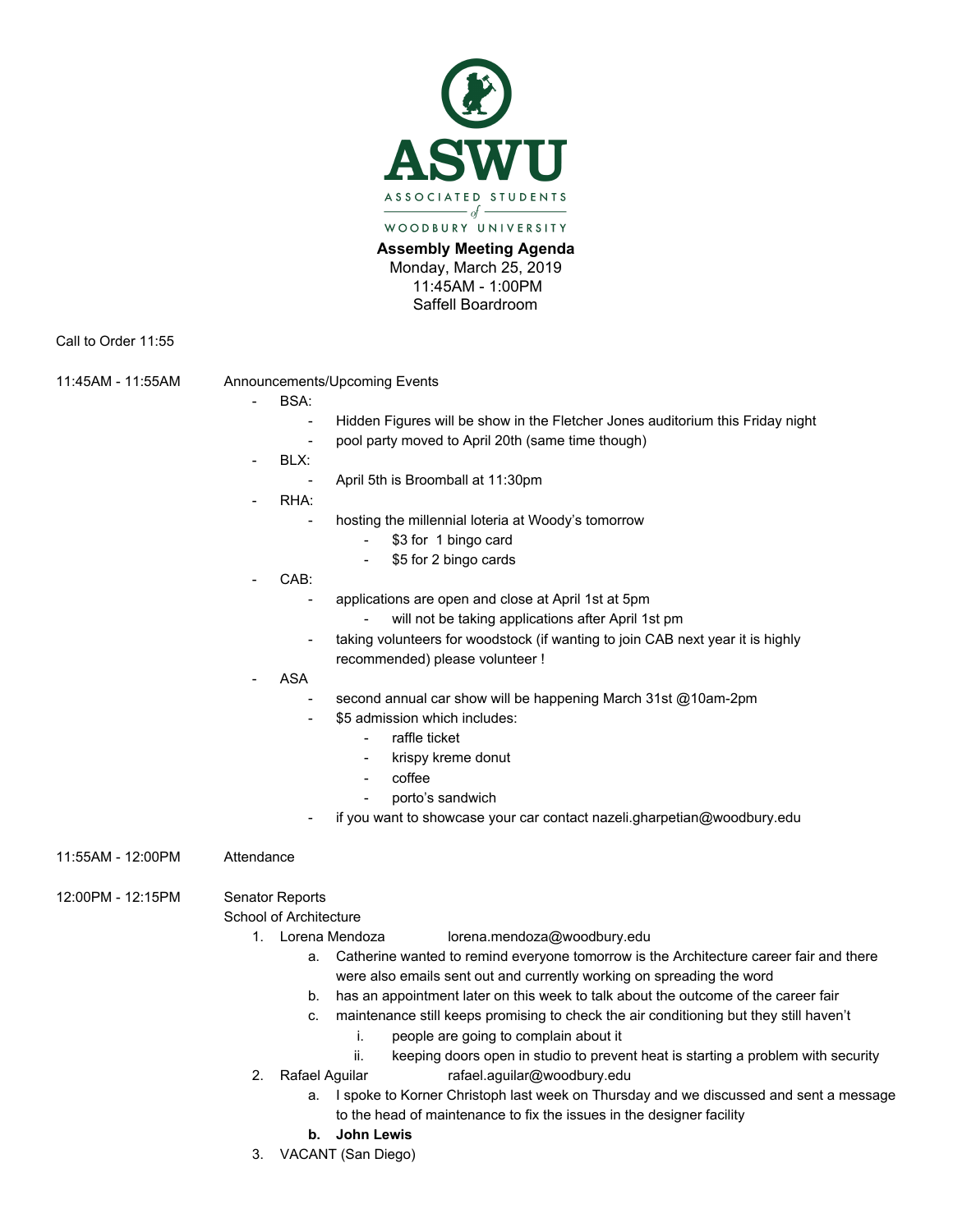School of Business

- 
- 1. Mare Goodin mary.goodin@woodbury.edu
- 2. David Manikad david.manikad@woodbury.edu

School of Media, Culture, and Design

- 1. Niomie Glory niomie.glory@woodbury.edu
- 2. Haley Lambert haley.lambert@woodbury.edu
	-
- College of Liberal Arts
	- 1. VACANT
	- 2. VACANT
- 12:15PM 12:30PM Executive Board Reports
	- 1. Bennet Cariaga, President bennet.cariaga@woodbury.edu
		- a. in regards to the lockers we don't want to move out anything yet from the CAB locker before woodstock
			- i. the lockers have been ordered though
		- b. maintenance wants to get rid of chairs near cabrini hall
			- i. some people do like the chairs so could there be a possibility to move them to a different area
			- ii. potential compromise: moving the big couch to miller hall but putting smaller couch seatings in the second floor of cabrini
		- c. Elizabeth Trigal reached out to Bennett for focus groups and wants to come in on an assembly dates and receive more information of processing and how Woodbury University achieves its goal
			- i. students will be representing their own majors school and year
			- ii. everything is confidential
			- iii. if you like to participate they will take notes and audio recording if not comfortable just let them know and they will only take notes
	- 2. William Garcia, Executive VP william.garcia@woodbury.edu
		-
	- 3. Veronia Alkomos, VP of Finance veronia.alkomos@woodbury.edu
	- 4. Destiny Garcia, VP of Student Orgs destiny.garcia@woodbury.edu
	- 5. Adam Ramirez, VP of Marketing adam.ramirez@woodbury.edu
		- a. do you know if you will be getting tablecloths before woodstock?
			- i. The table clothes are being furnished and they will be given by next week
	- 6. Crystal Sims, VP of Student Life crystal.sims@woodbury.edu
		- a. scavenger hunt for spirit week (follow ASWU on instagram for the activities)
			- b. empanadas on next week wed.

| 12:30PM - 12:50PM | <b>Advisor Report</b> |  |
|-------------------|-----------------------|--|
|                   | Tracci John           |  |

- Tracci Johnson tracci.johnson@woodbury.edu
	- a. lunch-in tomorrow beginning at 11:30
	- b. job fair for all majors on April 3rd

12:50PM - 1:00PM Open Forum

- 1. If you have anything that was not addressed, please submit an anonymous comment into the Comment Box right outside in the hallway, in the pool house, or via our virtual comment box on our website aswu.woodbury.edu.
- 1:00PM Next Meeting
	- 1. Monday, April 1st, 2019, 11:45AM-1:00PM, Saffell Boardroom

Adjourn 12:21

- -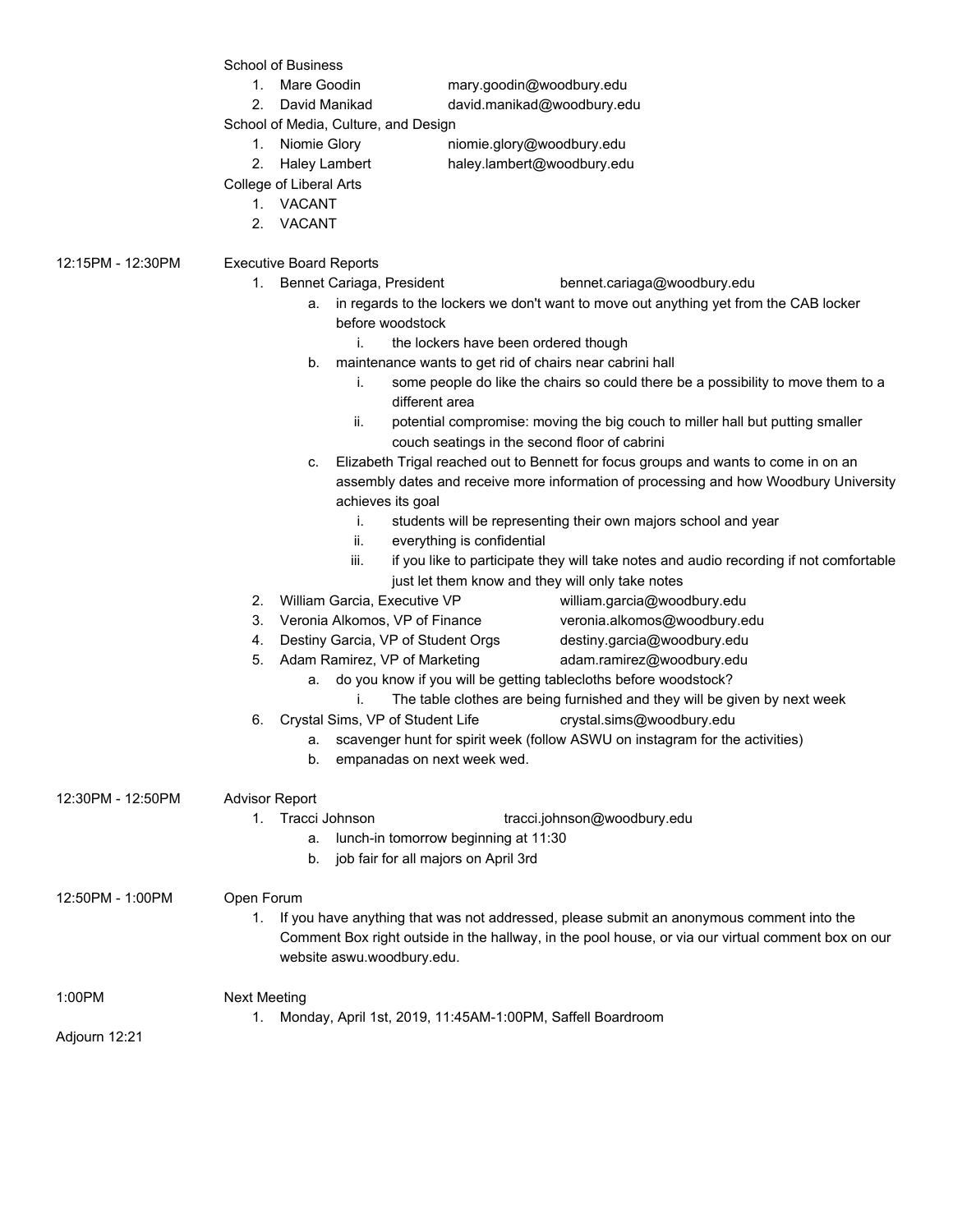REPORT

| 11:45AM - 11:55AM | Announcements/Upcoming Events                                                                                       |                                                                                                      |                                   |                                                                       |                                                                                           |  |  |  |
|-------------------|---------------------------------------------------------------------------------------------------------------------|------------------------------------------------------------------------------------------------------|-----------------------------------|-----------------------------------------------------------------------|-------------------------------------------------------------------------------------------|--|--|--|
| 11:55AM - 12:00PM | Attendance                                                                                                          |                                                                                                      |                                   |                                                                       |                                                                                           |  |  |  |
| 12:00PM - 12:15PM | Senator Reports<br>School of Architecture<br>1. Lorena Mendoza<br>2.<br>Rafael Aguilar<br><b>School of Business</b> | 3. VACANT (San Diego)                                                                                |                                   | lorena.mendoza@woodbury.edu<br>rafael.aguilar@woodbury.edu            |                                                                                           |  |  |  |
|                   | Mare Goodin<br>1.                                                                                                   |                                                                                                      |                                   | mary.goodin@woodbury.edu                                              |                                                                                           |  |  |  |
|                   | 2.                                                                                                                  | David Manikad                                                                                        |                                   | david.manikad@woodbury.edu                                            |                                                                                           |  |  |  |
|                   | 1. Niomie Glory                                                                                                     | School of Media, Culture, and Design                                                                 |                                   |                                                                       |                                                                                           |  |  |  |
|                   | 2.                                                                                                                  |                                                                                                      |                                   | niomie.glory@woodbury.edu<br>haley.lambert@woodbury.edu               |                                                                                           |  |  |  |
|                   |                                                                                                                     | <b>Haley Lambert</b><br>College of Liberal Arts                                                      |                                   |                                                                       |                                                                                           |  |  |  |
|                   | 1. VACANT                                                                                                           |                                                                                                      |                                   |                                                                       |                                                                                           |  |  |  |
|                   | <b>VACANT</b><br>2.                                                                                                 |                                                                                                      |                                   |                                                                       |                                                                                           |  |  |  |
| 12:15PM - 12:30PM | <b>Executive Board Reports</b>                                                                                      |                                                                                                      |                                   |                                                                       |                                                                                           |  |  |  |
|                   | b.                                                                                                                  | 1. Bennet Cariaga, President<br>a. Projects<br><b>Transition Updates</b><br>c. Last Assembly meeting |                                   |                                                                       | bennet.cariaga@woodbury.edu                                                               |  |  |  |
|                   | 2.                                                                                                                  | William Garcia, Executive VP                                                                         |                                   |                                                                       |                                                                                           |  |  |  |
|                   |                                                                                                                     | william.garcia@woodbury.edu<br>Pool net appears to have been furnished<br>а.                         |                                   |                                                                       |                                                                                           |  |  |  |
|                   |                                                                                                                     | i.                                                                                                   |                                   | This week, other pool accessories will be purchased                   |                                                                                           |  |  |  |
|                   | 3.                                                                                                                  | Veronia Alkomos, VP of Finance                                                                       |                                   |                                                                       | veronia.alkomos@woodbury.edu                                                              |  |  |  |
|                   |                                                                                                                     | a. Late Reconciliations:                                                                             |                                   |                                                                       |                                                                                           |  |  |  |
|                   |                                                                                                                     | i.                                                                                                   | <b>Accounting Society</b>         | Escape Room Night                                                     |                                                                                           |  |  |  |
|                   |                                                                                                                     | ii.                                                                                                  | Delta Sigma Phi                   | Greekspados                                                           |                                                                                           |  |  |  |
|                   |                                                                                                                     | iii.<br><b>NOMAS</b>                                                                                 |                                   | Hot Choco Bar                                                         |                                                                                           |  |  |  |
|                   |                                                                                                                     | İV.                                                                                                  | Sigma Omega Nu                    | <b>Culture Feast</b>                                                  |                                                                                           |  |  |  |
|                   | b.<br>C.                                                                                                            | Freas:                                                                                               | No Reconciliations due this week  |                                                                       |                                                                                           |  |  |  |
|                   |                                                                                                                     | Moria<br>T.                                                                                          | <b>First Press Reading Series</b> |                                                                       | 3/25/19                                                                                   |  |  |  |
|                   |                                                                                                                     | ii.                                                                                                  |                                   | Delta Sigma Phi Deltas Farmers Market                                 | 3/25/19                                                                                   |  |  |  |
|                   |                                                                                                                     | iii.                                                                                                 | UNITY Rainbow Skate Night         |                                                                       | 3/27/19                                                                                   |  |  |  |
|                   |                                                                                                                     | iv.                                                                                                  | Phi Sigma Sigma Do It Like a Boss |                                                                       | 3/28/19                                                                                   |  |  |  |
|                   |                                                                                                                     | ν.                                                                                                   | Sigma Omega NuDo It Like a Boss   |                                                                       | 3/28/19                                                                                   |  |  |  |
|                   |                                                                                                                     | vi.<br><b>RHA</b>                                                                                    | <b>Grand Prix</b>                 |                                                                       | 3/29/19                                                                                   |  |  |  |
|                   | d.                                                                                                                  |                                                                                                      |                                   |                                                                       | Update in dates, times, locations or even cancelling an event please let me know ahead of |  |  |  |
|                   |                                                                                                                     | time                                                                                                 |                                   |                                                                       |                                                                                           |  |  |  |
|                   | 4.                                                                                                                  | Destiny Garcia, VP of Student Orgs                                                                   |                                   | destiny.garcia@woodbury.edu                                           |                                                                                           |  |  |  |
|                   | 5.                                                                                                                  | Adam Ramirez, VP of Marketing                                                                        |                                   | adam.ramirez@woodbury.edu                                             |                                                                                           |  |  |  |
|                   | а.                                                                                                                  |                                                                                                      |                                   | Reminder to submit Frea's in a timely manner, as well as your flyers. |                                                                                           |  |  |  |
|                   | b.                                                                                                                  | Thats all!                                                                                           |                                   |                                                                       | Swag to come during Spirit week since there will be no school this Wednesday.             |  |  |  |
|                   | 6.                                                                                                                  | Crystal Sims, VP of Student Life                                                                     |                                   | crystal.sims@woodbury.edu                                             |                                                                                           |  |  |  |
|                   | a.                                                                                                                  |                                                                                                      |                                   |                                                                       | Spirit week is starting on Monday of next week. Every org that requested OAC should       |  |  |  |
|                   |                                                                                                                     |                                                                                                      |                                   | have received an email asking for confirmation please respond ASAP.   |                                                                                           |  |  |  |
|                   | b.                                                                                                                  |                                                                                                      |                                   |                                                                       | Woodstock: every org who requested OAC should have received an email for confirmation     |  |  |  |

too. Setup will start at 5 but feel free to come earlier if you need more time.